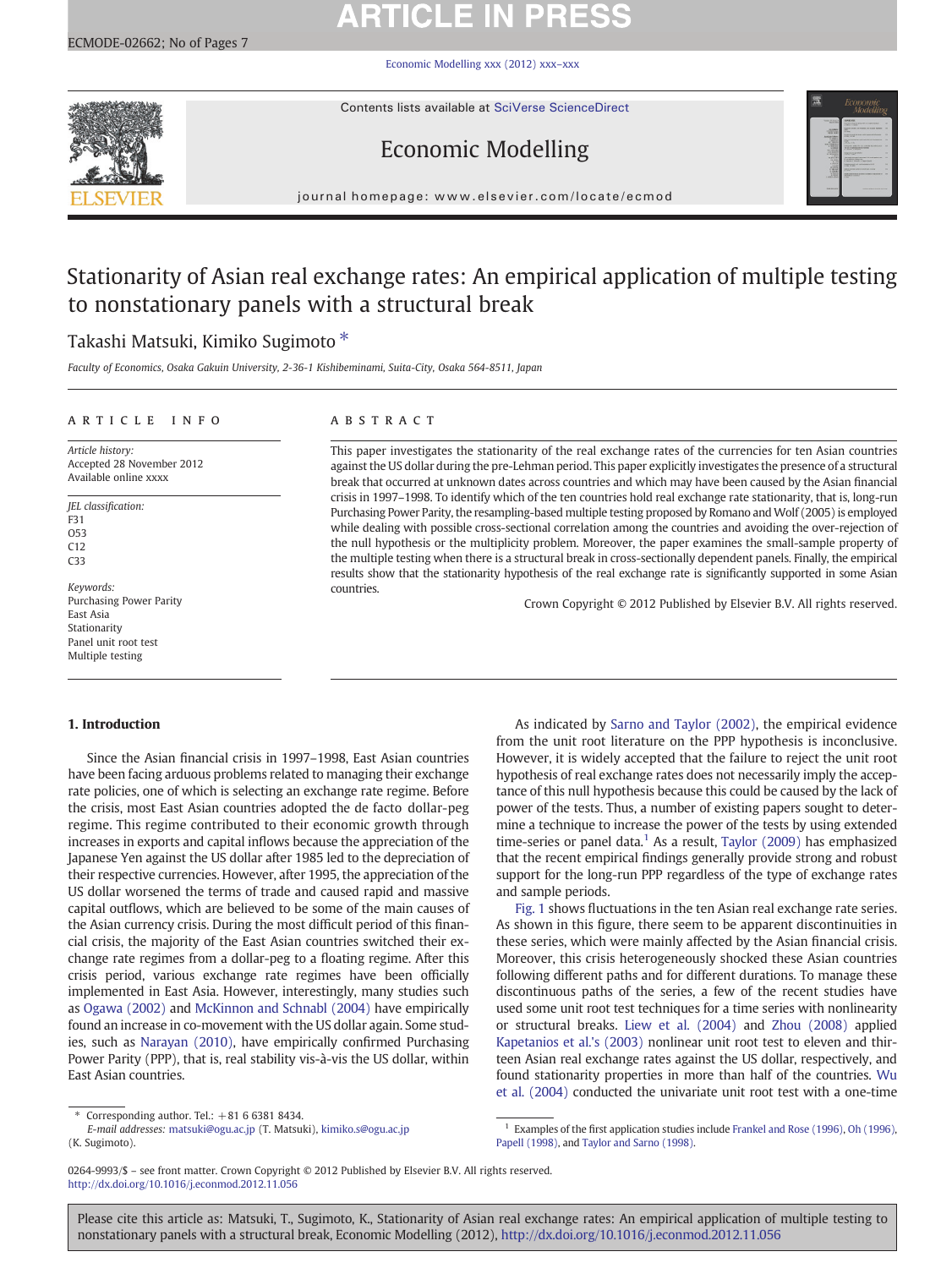<span id="page-1-0"></span>2 T. Matsuki, K. Sugimoto / Economic Modelling xxx (2012) xxx–xxx



Fig. 1. Asian real exchange rates.

structural break proposed by [Zivot and Andrews \(1992\)](#page--1-0) and concluded that eight Asian currencies were stationary. Based on the panel Lagrange Multiplier (LM) unit root test with one or two structural breaks, [Hooi and Smyth \(2007\)](#page--1-0) significantly rejected the joint unit root null hypothesis for fifteen Asian countries. Like the recent empirical findings of other PPP studies, their results seem to be somewhat consistently in favor of the stationarity alternative, that is, the PPP hypothesis, for some Asian countries.

Please cite this article as: Matsuki, T., Sugimoto, K., Stationarity of Asian real exchange rates: An empirical application of multiple testing to nonstationary panels with a structural break, Economic Modelling (2012), <http://dx.doi.org/10.1016/j.econmod.2012.11.056>